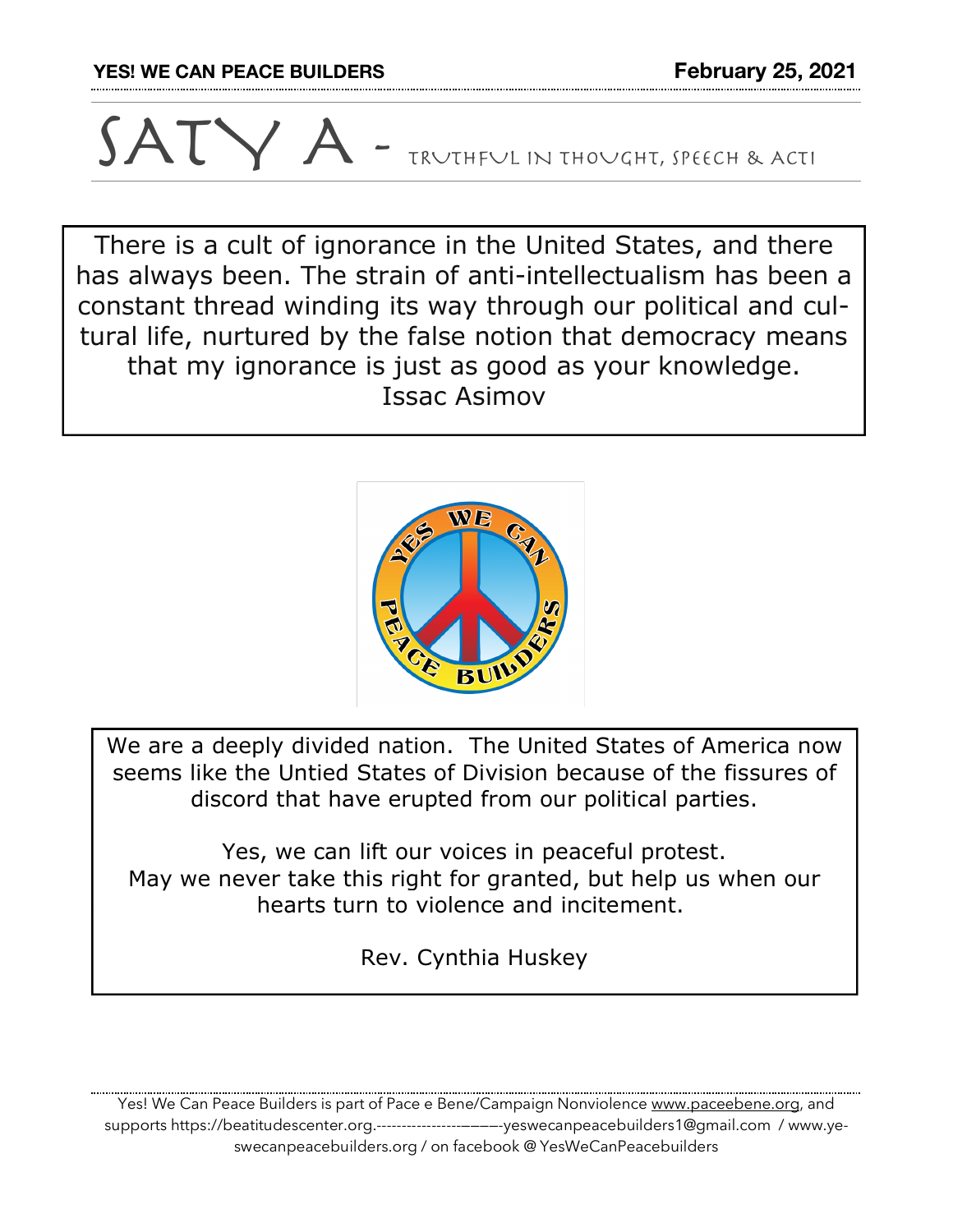## **Who Are We? By Ruth Ann Angus**

Hard to believe it is the end of February 2021. A whole year gone. These were the last days of freedom for so many of us a year ago. I am not sure how to begin to enter back into regular life. I am not sure there will ever be a "normal" again. So, I reflect, and I grieve for time lost. At my age time is precious. Being under lockdown was not how I would have chosen to spend this year. It was foisted upon me as it was for everyone. Unwelcome. Misunderstood. Resented.

I've been reading a book titled "Captivity" by James Loney, the true story of his and three other men kidnapped and held hostage in Iraq for 118 days during 2005-6. As I read of their captivity, I suffer with them as I find myself confined to my home just as they were confined chained together in one room. During their ordeal they each examine their own identity. I now wait patiently for my second injection of a vaccine that I dearly hope will end this incarceration once and for all, I, too, wonder about identity.

We call ourselves Americans. We live in the United States of America as if these states are all there is of an "America." But America is not a country. It is a continent; two continents, the continent of North America where we live and the continent of South America. People who live in South America do not refer to themselves as "Americans." They are Brazilians, Peruvians, Chileans, Columbians, and more. Have you ever heard a person from Canada calling themselves Americans? No, they are Canadians. Mexicans are Mexicans. A person from Costa Rica in Central America identifies as a Costa Rican. Someone from Guatemala says they are Guatemalan. Only those of us in the United States refer to ourselves as "American." As if we were the only ones.

What about African Americans? Because the black people in this country cannot know exactly what country their ancestors came from, they identify as African Americans. Wrong on both counts. Africa is not a country. It is a continent. And just how American have we let our black people be?

Yes! We Can Peace Builders is part of Pace e Bene/Campaign Nonviolence www.paceebene.org, and supports https://beatitudescenter.org.-----------------————-yeswecanpeacebuilders1@gmail.com / www.yeswecanpeacebuilders.org / on facebook @ YesWeCanPeacebuilders